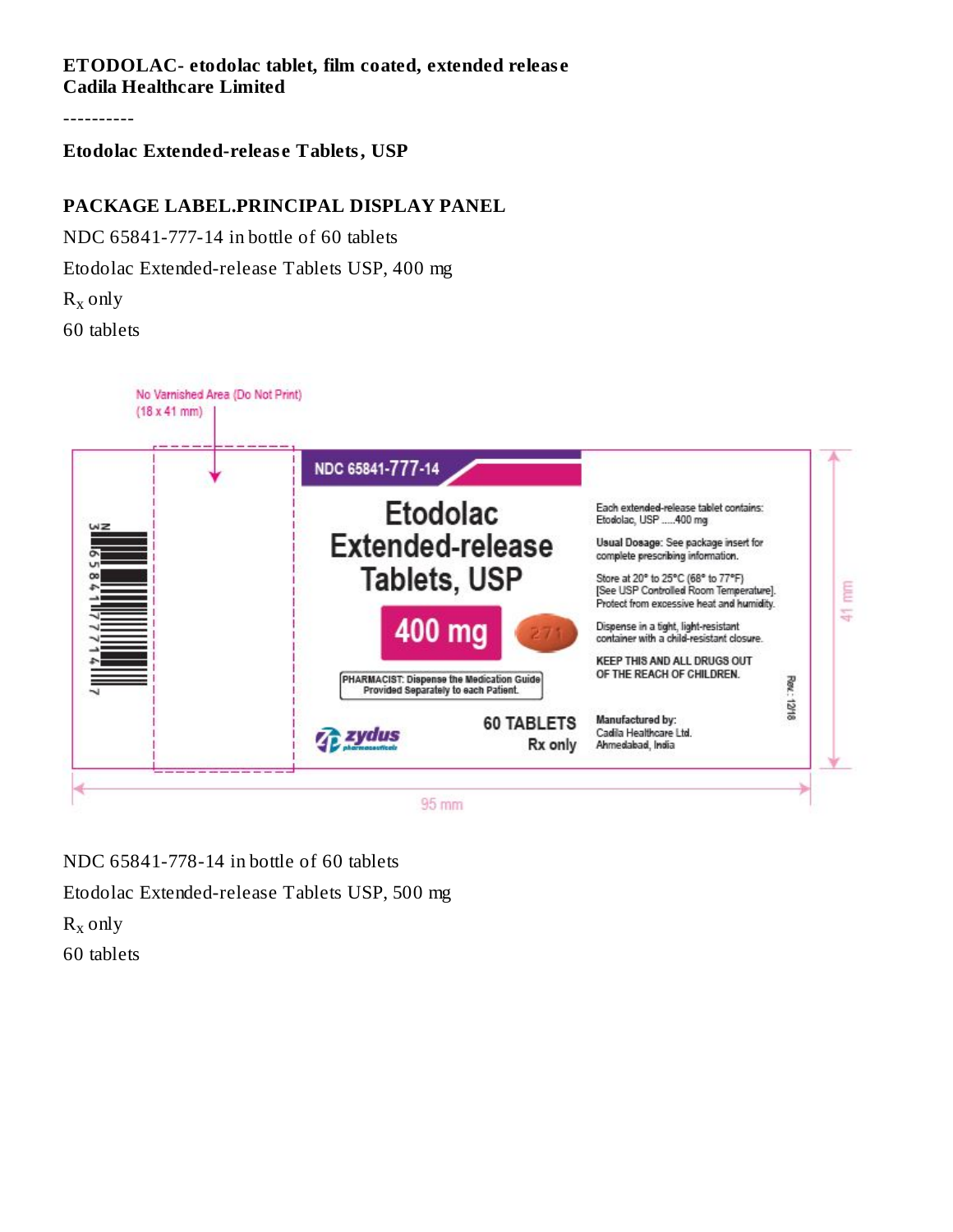

NDC 65841-779-14 in bottle of 60 tablets Etodolac Extended-release Tablets USP, 600 mg  $R_x$  only 60 tablets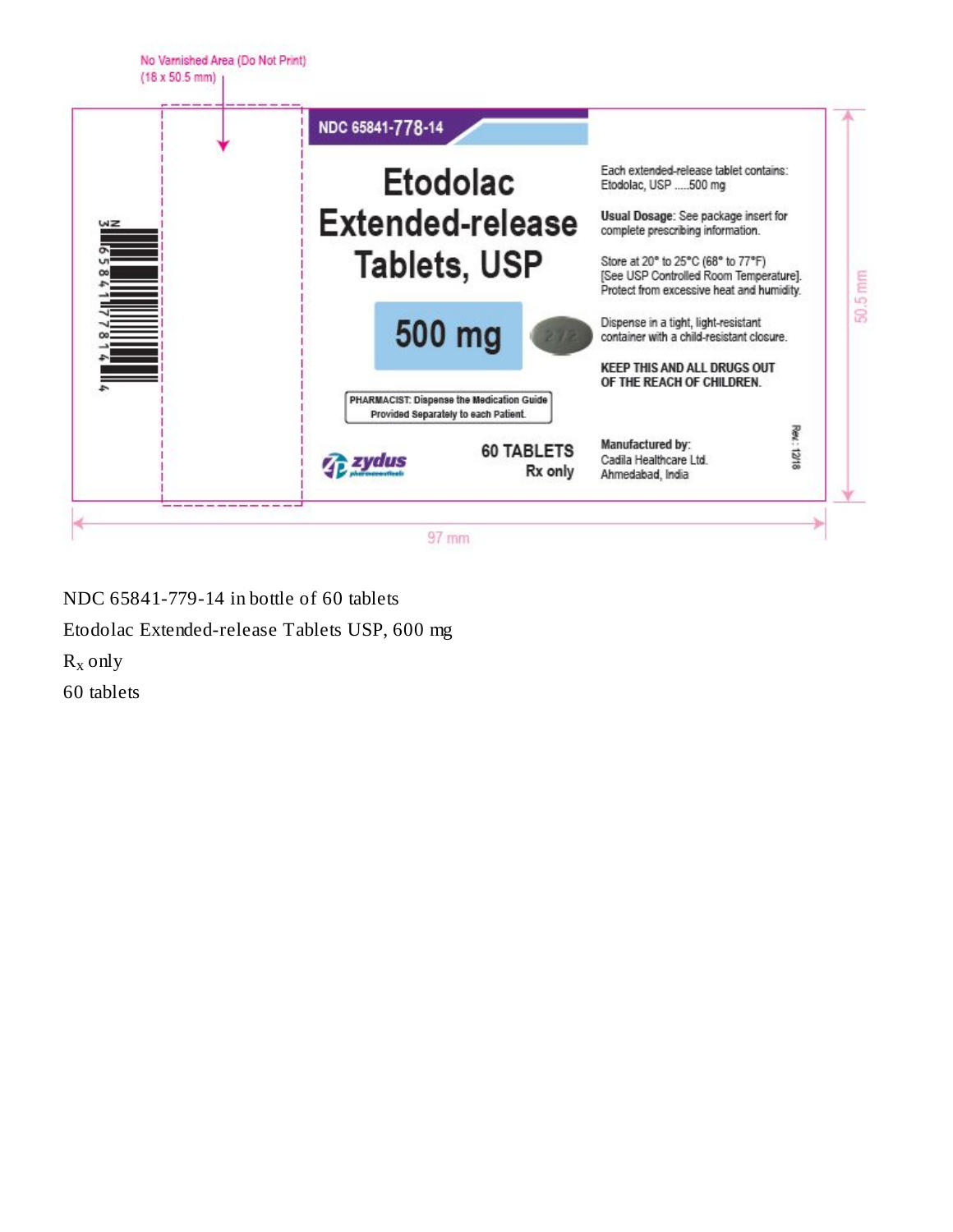

| <b>ETODOLAC</b>                                          |                                       |  |                          |  |               |
|----------------------------------------------------------|---------------------------------------|--|--------------------------|--|---------------|
| etodolac tablet, film coated, extended release           |                                       |  |                          |  |               |
|                                                          |                                       |  |                          |  |               |
| <b>Product Information</b>                               |                                       |  |                          |  |               |
| Product Type                                             | HUMAN PRESCRIPTION DRUG               |  | Item Code (Source)       |  | NDC:65841-777 |
| <b>Route of Administration</b>                           | ORAL                                  |  |                          |  |               |
|                                                          |                                       |  |                          |  |               |
|                                                          |                                       |  |                          |  |               |
| <b>Active Ingredient/Active Moiety</b>                   |                                       |  |                          |  |               |
|                                                          | <b>Ingredient Name</b>                |  | <b>Basis of Strength</b> |  | Strength      |
| ETODOLAC (UNII: 2M36281008) (ETODOLAC - UNII:2M36281008) |                                       |  | <b>ETODOLAC</b>          |  | 400 mg        |
|                                                          |                                       |  |                          |  |               |
|                                                          |                                       |  |                          |  |               |
| <b>Inactive Ingredients</b>                              |                                       |  |                          |  |               |
|                                                          | <b>Ingredient Name</b>                |  |                          |  | Strength      |
| D&C YELLOW NO. 10 (UNII: 35SW5USQ3G)                     |                                       |  |                          |  |               |
| ETHYLCELLULOSE (100 MPA.S) (UNII: 47MLB0F1MV)            |                                       |  |                          |  |               |
| FD&C RED NO. 40 (UNII: WZB9127XOA)                       |                                       |  |                          |  |               |
| FD&C YELLOW NO. 6 (UNII: H77VEI93A8)                     |                                       |  |                          |  |               |
| HYPROMELLOSES (UNII: 3NXW29V3WO)                         |                                       |  |                          |  |               |
| LACTOSE MONOHYDRATE (UNII: EWQ57Q8I5X)                   |                                       |  |                          |  |               |
|                                                          | MAGNESIUM STEARATE (UNII: 70097M6I30) |  |                          |  |               |
| POLYETHYLENE GLYCOL, UNSPECIFIED (UNII: 3WJQ0SDW1A)      |                                       |  |                          |  |               |
| TALC (UNII: 7SEV7J4R1U)                                  |                                       |  |                          |  |               |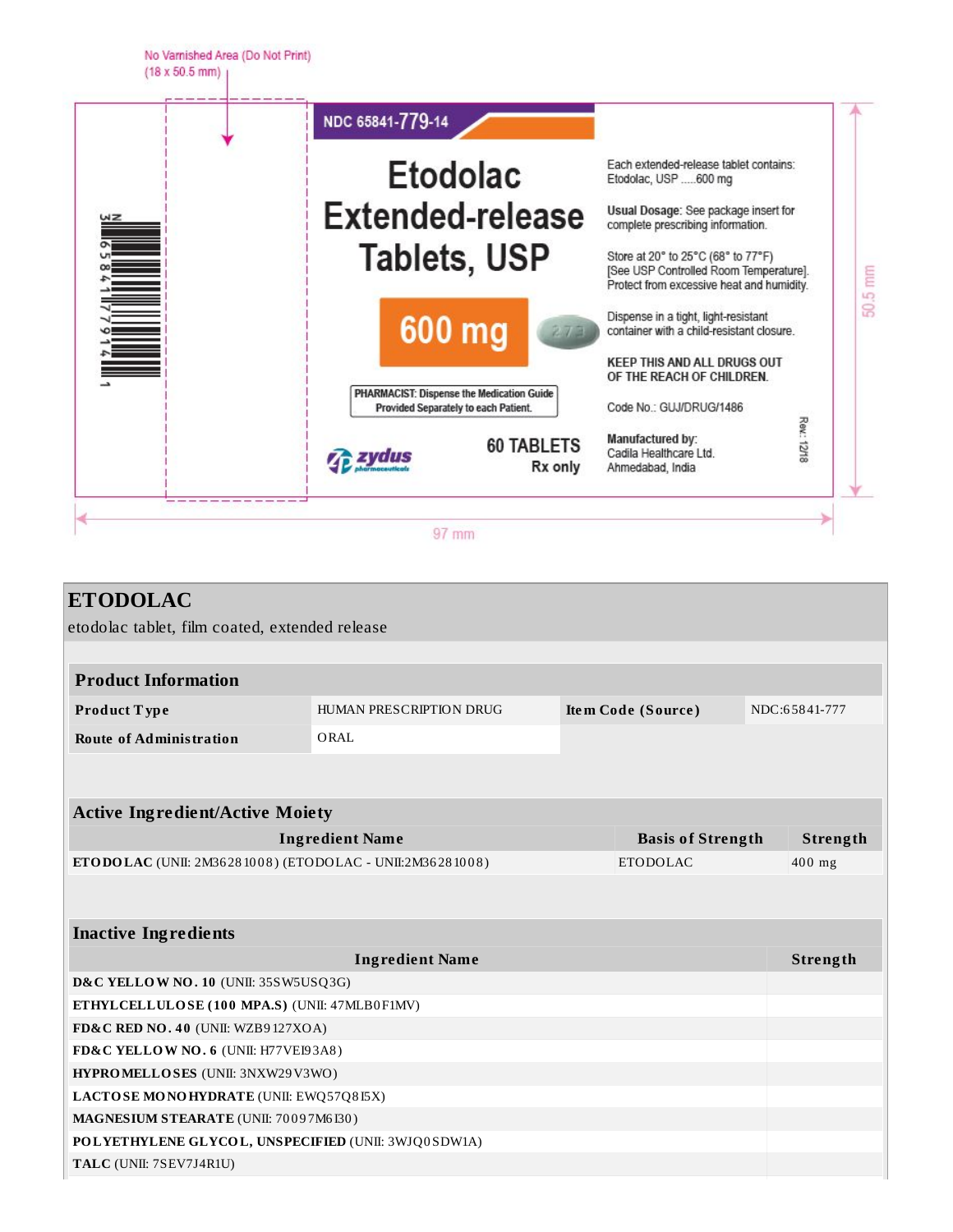| TITANIUM DIO XIDE (UNII: 15FIX9V2JP)                                               |                 |                                                                           |              |                     |                                         |                  |                           |
|------------------------------------------------------------------------------------|-----------------|---------------------------------------------------------------------------|--------------|---------------------|-----------------------------------------|------------------|---------------------------|
| TRIACETIN (UNII: XHX3C3X673)                                                       |                 |                                                                           |              |                     |                                         |                  |                           |
| SO DIUM PHO SPHATE, DIBASIC, ANHYDRO US (UNII: 22ADO 53M6F)                        |                 |                                                                           |              |                     |                                         |                  |                           |
|                                                                                    |                 |                                                                           |              |                     |                                         |                  |                           |
|                                                                                    |                 |                                                                           |              |                     |                                         |                  |                           |
| <b>Product Characteristics</b>                                                     |                 |                                                                           |              |                     |                                         |                  |                           |
| Color                                                                              | ORANGE (ORANGE) |                                                                           | <b>Score</b> |                     |                                         | no score         |                           |
| <b>Shape</b>                                                                       | OVAL (OVAL)     |                                                                           | <b>Size</b>  |                     |                                         | 17 <sub>mm</sub> |                           |
| Flavor                                                                             |                 |                                                                           |              | <b>Imprint Code</b> |                                         | 271              |                           |
| <b>Contains</b>                                                                    |                 |                                                                           |              |                     |                                         |                  |                           |
|                                                                                    |                 |                                                                           |              |                     |                                         |                  |                           |
| Packaging                                                                          |                 |                                                                           |              |                     |                                         |                  |                           |
| <b>Item Code</b><br>#                                                              |                 | <b>Package Description</b>                                                |              |                     | Marketing Start Date Marketing End Date |                  |                           |
|                                                                                    |                 | 1 NDC:65841-777-14 60 in 1 BOTTLE; Type 0: Not a Combination Product      |              | 02/15/2014          |                                         |                  |                           |
|                                                                                    |                 | 2 NDC:65841-777-01 100 in 1 BOTTLE; Type 0: Not a Combination Product     |              | 02/15/2014          |                                         |                  |                           |
|                                                                                    |                 | 3 NDC:65841-777-05 500 in 1 BOTTLE; Type 0: Not a Combination Product     |              | 02/15/2014          |                                         |                  |                           |
|                                                                                    |                 | 4 NDC:65841-777-10 1000 in 1 BOTTLE; Type 0: Not a Combination Product    |              | 02/15/2014          |                                         |                  |                           |
| 5 NDC:65841-777-77 100 in 1 CARTON                                                 |                 |                                                                           |              | 02/15/2014          |                                         |                  |                           |
|                                                                                    |                 | 5 NDC:65841-777-30 1 in 1 BLISTER PACK; Type 0: Not a Combination Product |              |                     |                                         |                  |                           |
| <b>Marketing Information</b>                                                       |                 |                                                                           |              |                     |                                         |                  |                           |
| <b>Marketing Category</b><br><b>ANDA</b>                                           | ANDA091134      | <b>Application Number or Monograph Citation</b>                           |              | 02/15/2014          | <b>Marketing Start Date</b>             |                  | <b>Marketing End Date</b> |
| <b>ETODOLAC</b><br>etodolac tablet, film coated, extended release                  |                 |                                                                           |              |                     |                                         |                  |                           |
| <b>Product Information</b>                                                         |                 |                                                                           |              |                     |                                         |                  |                           |
| Product Type                                                                       |                 | HUMAN PRESCRIPTION DRUG                                                   |              |                     | Item Code (Source)                      |                  | NDC:65841-778             |
| <b>Route of Administration</b>                                                     |                 | ORAL                                                                      |              |                     |                                         |                  |                           |
|                                                                                    |                 |                                                                           |              |                     |                                         |                  |                           |
| <b>Active Ingredient/Active Moiety</b>                                             |                 |                                                                           |              |                     |                                         |                  |                           |
|                                                                                    |                 | <b>Ingredient Name</b>                                                    |              |                     | <b>Basis of Strength</b>                |                  | Strength                  |
|                                                                                    |                 | ETODOLAC (UNII: 2M36281008) (ETODOLAC - UNII:2M36281008)                  |              |                     | <b>ETODOLAC</b>                         |                  | 500 mg                    |
|                                                                                    |                 |                                                                           |              |                     |                                         |                  |                           |
| <b>Inactive Ingredients</b>                                                        |                 |                                                                           |              |                     |                                         |                  |                           |
|                                                                                    |                 |                                                                           |              |                     |                                         |                  |                           |
|                                                                                    |                 | <b>Ingredient Name</b>                                                    |              |                     |                                         |                  | Strength                  |
| ETHYLCELLULOSE (100 MPA.S) (UNII: 47MLB0F1MV)                                      |                 |                                                                           |              |                     |                                         |                  |                           |
| FD&C BLUE NO. 2 (UNII: L06K8R7DQK)                                                 |                 |                                                                           |              |                     |                                         |                  |                           |
| FERROSOFERRIC OXIDE (UNII: XM0 M8 7F357)<br>FERRIC OXIDE YELLOW (UNII: EX438O2MRT) |                 |                                                                           |              |                     |                                         |                  |                           |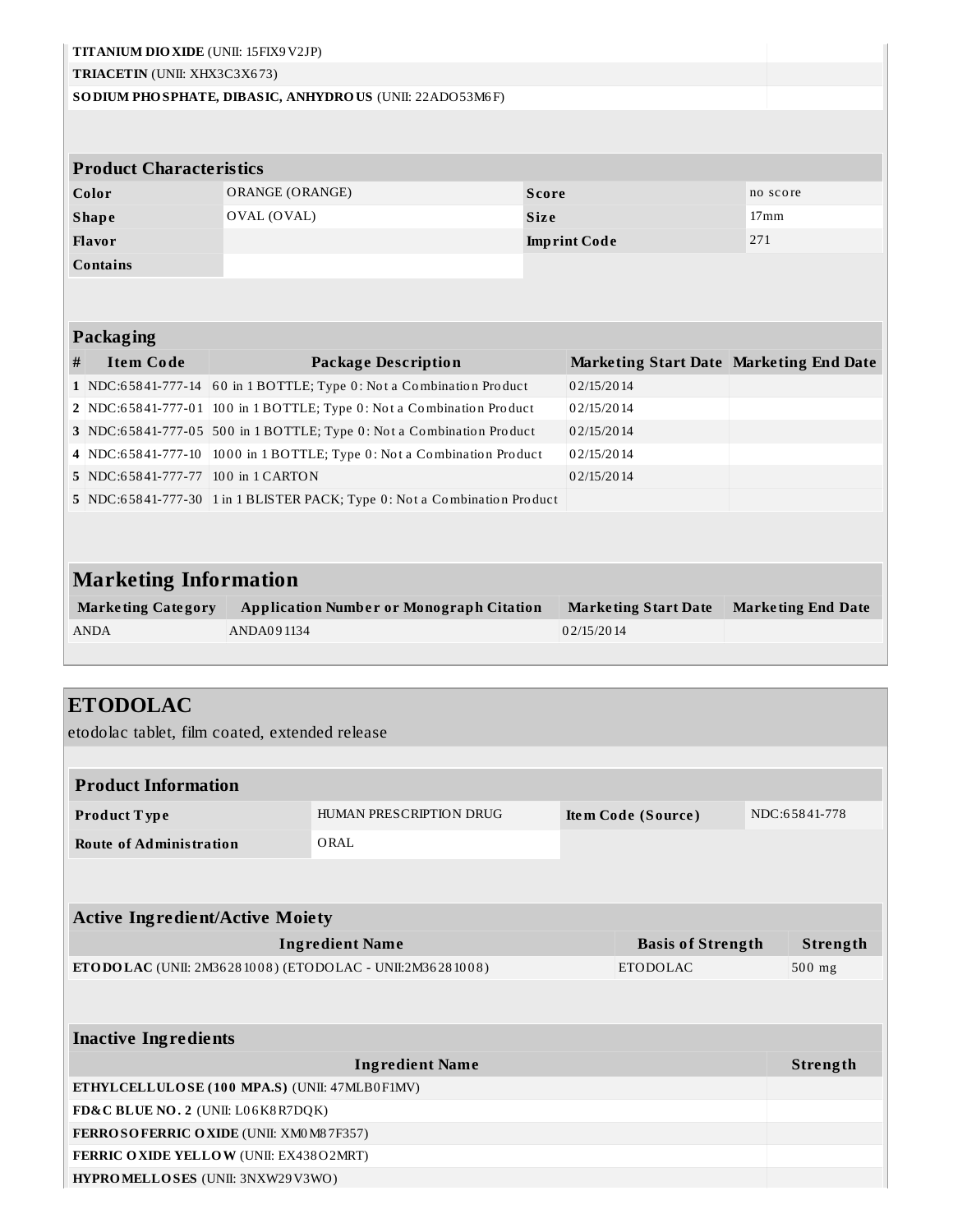| <b>LACTOSE MONOHYDRATE (UNII: EWQ57Q8I5X)</b>                  |  |
|----------------------------------------------------------------|--|
| <b>MAGNESIUM STEARATE (UNII: 70097M6I30)</b>                   |  |
| POLYETHYLENE GLYCOL, UNSPECIFIED (UNII: 3WJQ0SDW1A)            |  |
| TALC (UNII: 7SEV7J4R1U)                                        |  |
| <b>TITANIUM DIO XIDE</b> (UNII: 15FIX9 V2JP)                   |  |
| <b>TRIACETIN</b> (UNII: XHX3C3X673)                            |  |
| <b>SODIUM PHOSPHATE, DIBASIC, ANHYDROUS (UNII: 22ADO53M6F)</b> |  |
|                                                                |  |

### **Product Characteristics**

| Color           | GRAY (GRAY) | Score               | no score           |
|-----------------|-------------|---------------------|--------------------|
| <b>Shape</b>    | OVAL (OVAL) | <b>Size</b>         | $18 \,\mathrm{mm}$ |
| <b>Flavor</b>   |             | <b>Imprint Code</b> | 272                |
| <b>Contains</b> |             |                     |                    |

### **Packaging**

| # | <b>Item Code</b>                   | <b>Package Description</b>                                                | Marketing Start Date Marketing End Date |  |
|---|------------------------------------|---------------------------------------------------------------------------|-----------------------------------------|--|
|   |                                    | 1 NDC:65841-778-14 60 in 1 BOTTLE; Type 0: Not a Combination Product      | 02/15/2014                              |  |
|   |                                    | 2 NDC:65841-778-01 100 in 1 BOTTLE; Type 0: Not a Combination Product     | 02/15/2014                              |  |
|   |                                    | 3 NDC:65841-778-05 500 in 1 BOTTLE; Type 0: Not a Combination Product     | 02/15/2014                              |  |
|   |                                    | 4 NDC:65841-778-10 1000 in 1 BOTTLE; Type 0: Not a Combination Product    | 02/15/2014                              |  |
|   | 5 NDC:65841-778-77 100 in 1 CARTON |                                                                           | 02/15/2014                              |  |
|   |                                    | 5 NDC:65841-778-30 1 in 1 BLISTER PACK; Type 0: Not a Combination Product |                                         |  |
|   |                                    |                                                                           |                                         |  |

# **Marketing Information**

| <b>Marketing Category</b> | Application Number or Monograph Citation | <b>Marketing Start Date</b> | <b>Marketing End Date</b> |
|---------------------------|------------------------------------------|-----------------------------|---------------------------|
| ANDA                      | ANDA091134                               | 02/15/2014                  |                           |
|                           |                                          |                             |                           |

| <b>ETODOLAC</b><br>etodolac tablet, film coated, extended release |                         |                    |                          |               |
|-------------------------------------------------------------------|-------------------------|--------------------|--------------------------|---------------|
| <b>Product Information</b>                                        |                         |                    |                          |               |
| Product Type                                                      | HUMAN PRESCRIPTION DRUG | Item Code (Source) |                          | NDC:65841-779 |
| <b>Route of Administration</b>                                    | ORAL                    |                    |                          |               |
| <b>Active Ingredient/Active Moiety</b>                            |                         |                    |                          |               |
|                                                                   | <b>Ingredient Name</b>  |                    | <b>Basis of Strength</b> | Strength      |
| <b>ETODOLAC</b> (UNII: 2M36281008) (ETODOLAC - UNII:2M36281008)   |                         | <b>ETODOLAC</b>    |                          | 600 mg        |
|                                                                   |                         |                    |                          |               |
| <b>Inactive Ingredients</b>                                       |                         |                    |                          |               |
|                                                                   | <b>Ingredient Name</b>  |                    |                          | Strength      |